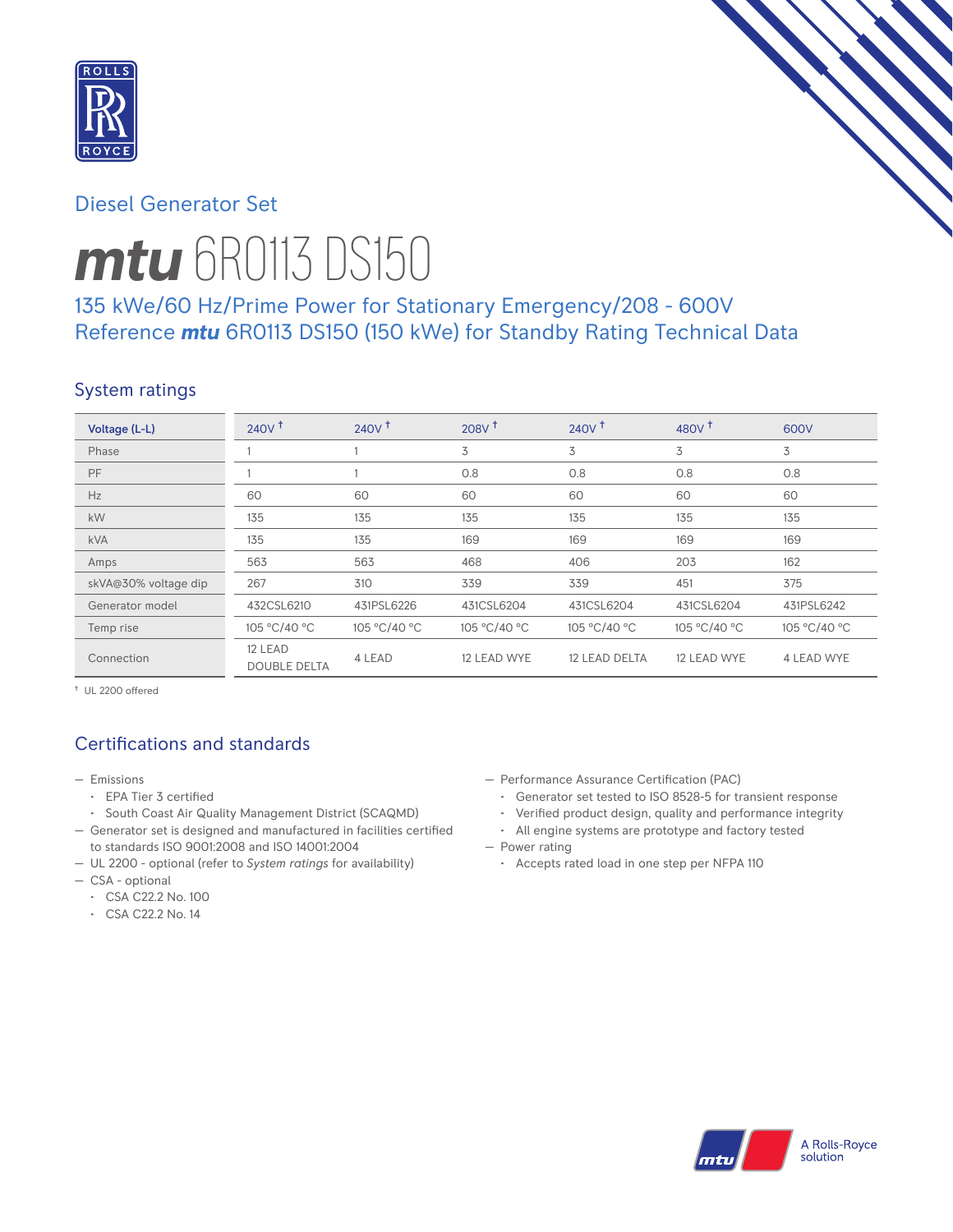## Standard features \*

- Single source supplier
- Global product support
- Two (2) Year/3,000 Hour Basic Limited Warranty
- 6068HF285 diesel engine
	- 6.8 liter displacement
	- 4-cycle
- Engine-generator resilient mounted
- Complete range of accessories
- Cooling system
	- Integral set-mounted
	- Engine-driven fan

# Standard equipment \*

#### Engine

- Air cleaner
- Oil pump
- Oil drain extension and shut-off valve
- Full flow oil filter
- Fuel filter with water seperator
- Jacket water pump
- Thermostat
- Blower fan and fan drive
- Radiator unit mounted
- Electric starting motor 12V
- Governor electronic isochronous
- Base formed steel
- SAE flywheel and bell housing
- Charging alternator 12V
- Battery box and cables
- Flexible fuel connectors
- Flexible exhaust connection
- EPA certified engine

#### Generator

- NEMA MG1, IEEE, and ANSI standards compliance for temperature rise and motor starting
- Self-ventilated and drip-proof
- Superior voltage waveform
- Solid state, volts-per-hertz regulator
- $\pm$  1% voltage regulation no load to full load
- Brushless alternator with brushless pilot exciter
- 4 pole, rotating field
- 105 °C maximum prime temperature rise
- 1-bearing, sealed
- Flexible coupling
- Full amortisseur windings
- 125% rotor balancing
- 3-phase voltage sensing
- 100% of rated load one step
- 5% maximum total harmonic distortion
- Generator
	- Brushless, rotating field generator
	- 2/3 pitch windings
	- 300% short circuit capability with optional Permanent Magnet Generator (PMG)
- Digital control panel(s)
	- UL recognized, CSA certified, NFPA 110
	- Complete system metering
	- LCD display

## Digital control panel(s)

- Digital metering
- Engine parameters
- Generator protection functions
- Engine protection
- SAE J1939 Engine ECU Communications
- Windows®-based software
- Multilingual capability
- Communications to remote annunciator
- Programmable input and output contacts
- UL recognized, CSA certified, CE approved
- Event recording
- IP 54 front panel rating with integrated gasket
- NFPA 110 compatible

\* Represents standard product only. Consult the factory/*mtu* Distributor for additional configurations.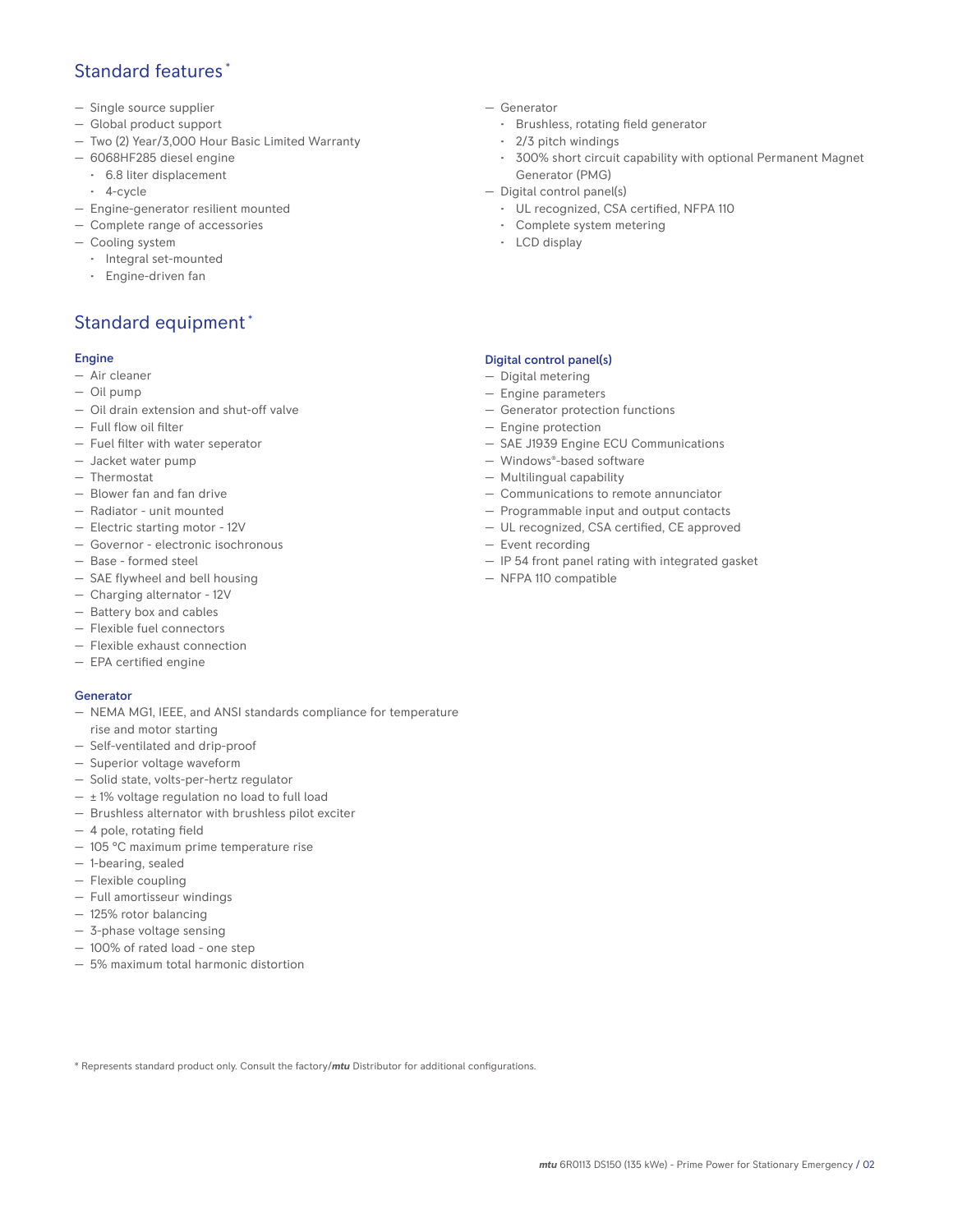# Application data

### Engine

| Manufacturer                         | John Deere  |
|--------------------------------------|-------------|
| Model                                | 6068HF285   |
| Type                                 | 4-cycle     |
| Arrangement                          | 6-inline    |
| Displacement: $L$ (in <sup>3</sup> ) | 6.8(415)    |
| Bore: cm (in)                        | 10.6(4.19)  |
| Stroke: cm (in)                      | 12.7(5)     |
| Compression ratio                    | 19:1        |
| Rated rpm                            | 1,800       |
| Engine governor                      | <b>JDEC</b> |
| Maximum power: kWm (bhp)             | 161 (216)   |
| Steady state frequency band          | ± 0.25%     |
| Air cleaner                          | dry         |
|                                      |             |
|                                      |             |

## Liquid capacity

| Total oil system: L (gal)             | 20(5.28)   |
|---------------------------------------|------------|
| Engine jacket water capacity: L (gal) | 12.3(3.25) |
| System coolant capacity: L (gal)      | 22.7(6)    |

#### Electrical

| Electric volts DC                                            |     |
|--------------------------------------------------------------|-----|
| Cold cranking amps under -17.8 $^{\circ}$ C (O $^{\circ}$ F) | 925 |
| Batteries: group size                                        | 4D  |
| Batteries: quantity                                          |     |
|                                                              |     |

## Fuel system

| Fuel supply connection size    | -6 JIC 37° female |
|--------------------------------|-------------------|
| Fuel return connection size    | -6 JIC 37° female |
| Maximum fuel lift: m (ft)      | 2(6.7)            |
| Recommended fuel               | diesel #2         |
| Total fuel flow: L/hr (gal/hr) | 107.2 (28.3)      |
|                                |                   |

#### Fuel consumption

| .e             | At 100% of power rating: L/hr (gal/hr)                               | 40.1 (10.6)  |
|----------------|----------------------------------------------------------------------|--------------|
| 5              | At 75% of power rating: L/hr (gal/hr)                                | 31.4(8.3)    |
| e              | At 50% of power rating: L/hr (gal/hr)                                | 22.7(6)      |
| е              |                                                                      |              |
| 5)             | Cooling - radiator system                                            |              |
| 3)             | Ambient capacity of radiator: °C (°F)                                | 50 (122)     |
| 5)             | Maximum restriction of cooling air: intake                           |              |
| :1             | and discharge side of radiator: kPa (in. H <sub>2</sub> O)           | 0.12(0.5)    |
| 0              | Water pump capacity: L/min (gpm)                                     | 180 (48)     |
| С              | Heat rejection to coolant: kW (BTUM)                                 | 84.3 (4,792) |
| 5)             | Heat rejection to air to air: kW (BTUM)                              | 30 (1,702)   |
| ℅              | Heat radiated to ambient: kW (BTUM)                                  | 21.8 (1,239) |
| y.             | Fan power: kW (hp)                                                   | 10.7(14.3)   |
|                | Air requirements                                                     |              |
| 8)             | Aspirating: *m <sup>3</sup> /min (SCFM)                              | 13.3 (470)   |
| !5)            | Air flow required for radiator                                       |              |
| (6)            | cooled unit: *m <sup>3</sup> /min (SCFM)                             | 304 (10,732) |
|                | Remote cooled applications; air flow required for                    |              |
|                | dissipation of radiated generator set heat for a                     |              |
| 12             | maximum of 25 °F rise: *m <sup>3</sup> /min (SCFM)                   | 80 (2,794)   |
| 25             |                                                                      |              |
| ŀD             | * Air density = $1.184 \text{ kg/m}^3$ (0.0739 lbm/ft <sup>3</sup> ) |              |
| $\overline{1}$ |                                                                      |              |
|                | <b>Exhaust system</b>                                                |              |
|                | Gas temperature (stack): °C (°F)                                     | 491 (916)    |
| ıle            | Gas volume at stack temperature: m <sup>3</sup> /min (CFM)           | 33 (1,165)   |
| ıle            | Maximum allowable back pressure at                                   |              |
| .7)            | outlet of engine, before piping: kPa (in. H <sub>2</sub> 0)          | 7.5(30)      |
|                |                                                                      |              |